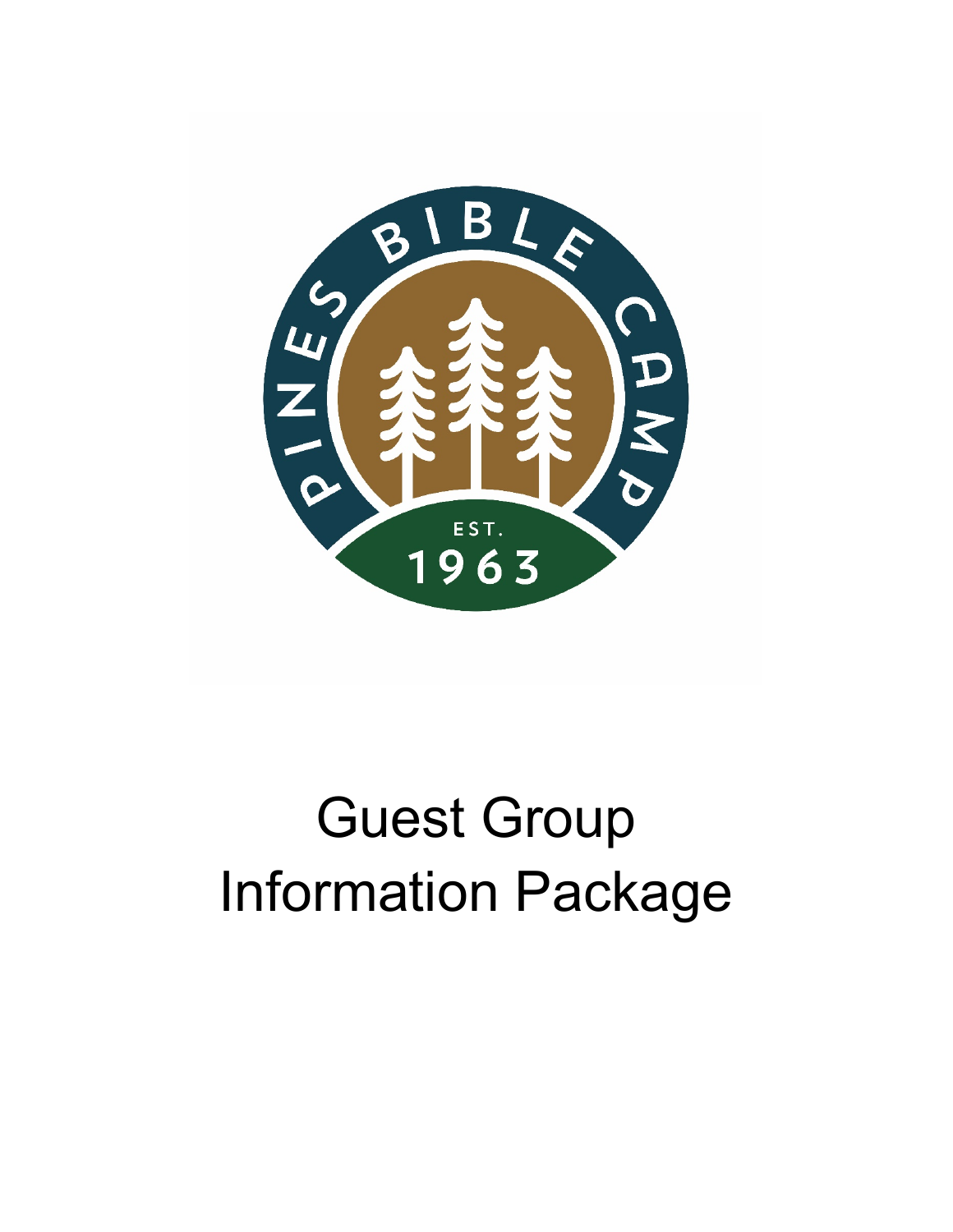

Greetings from Pines Bible Camp!

Thank you for considering Pines as a home for your upcoming event. We pride ourselves in providing great service to all who spend time here. Pines Bible Camp is a great location for schools, youth groups, family reunions, leadership retreats, church functions, community events, weddings, and much more!

Our facilities can accommodate up to 350 people in our Dining Hall (including outdoor eating space) and our 16 heated cabins can each sleep 10-12. Our Hillside RV Park has 19 full-service RV sites and lots of space for tenting.

The property is situated on 160 acres with tons of room for hiking, wide games, and just spreading out and relaxing. The natural beauty of God's creation coupled with today's conveniences make Pines Bible Camp the perfect choice for your retreat.

The activities available to you will help you meet the goals of your retreat. We offer several activities such as: High Ropes, Co-operative Challenge, Archery, Paintball, Bazooka Ball, Rock Climbing, Outdoor Survival, Kayaking, and much more! We can tailor a retreat to fit your needs or you can do all the planning and we will be available to ensure your event is successful.

We look forward to hosting your group and serving alongside you!

Tim Metz Executive Director Pines Bible Camp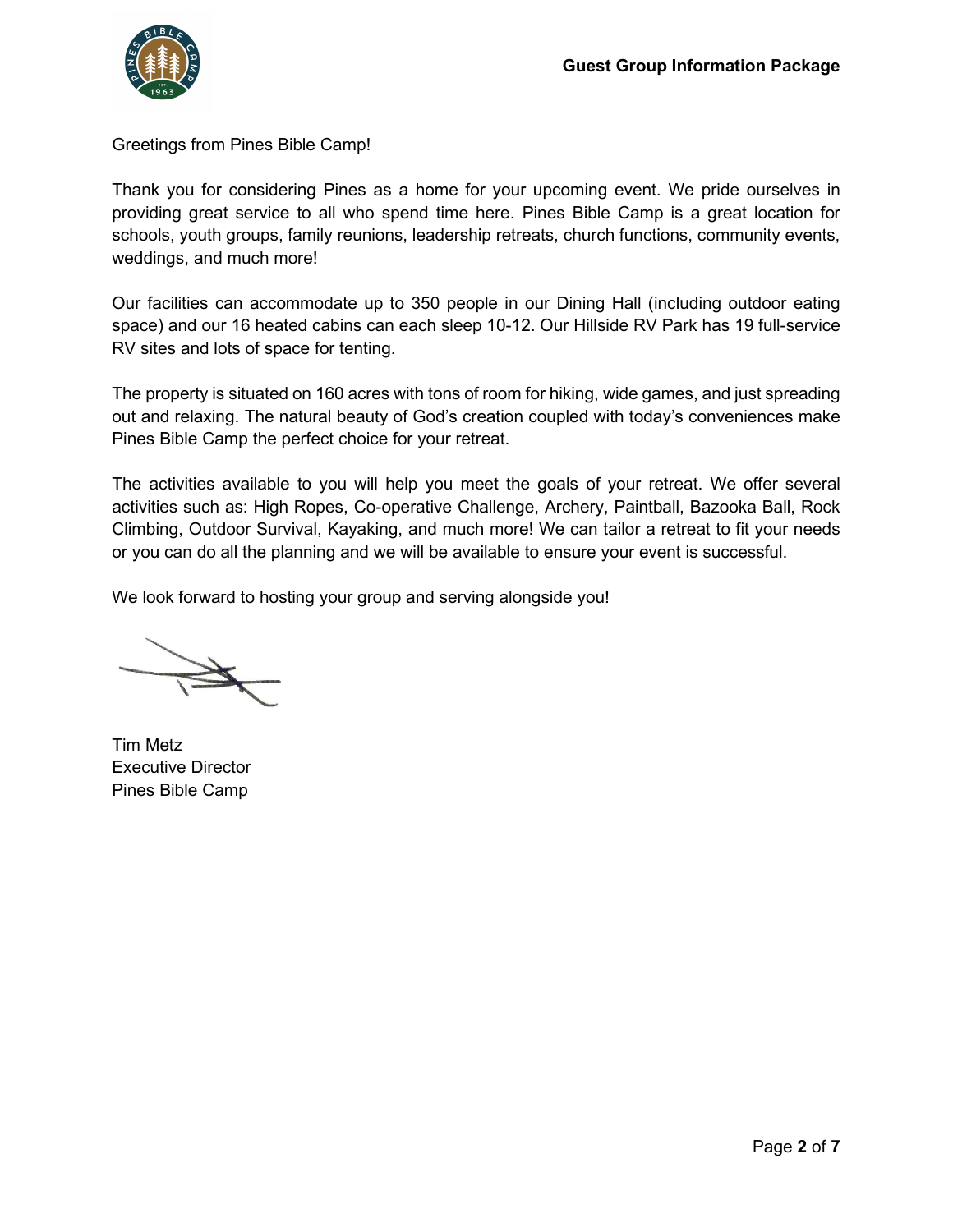

- Orienteering

Challenge

- Co-operative

**Family Style Rental ....................................................................................... \$70/night/person**

- Includes 3 meals, 1 snack and accommodations

#### **School Groups ............................................................................................. \$75/student/night**

3-4 activities and a wide game per day

Includes 3 meals, 1 snack, accommodations and your choice of the following activities:

- Hike
- Wide games
- Archery
- Rock Climbing
- Shelter Building
- Fire Building

## **Day Trip ........................................................................................................... \$20/day/student**

Includes 3 activities & wide game:

- Hike
- Archery
- Shelter building
- Fire building
- Rock Climbing
- Co-operative Challenge

Additional activities are available as follows:

| \$100/hour (2-hour<br>minimum/day)              | \$10/person (minimum<br>\$100) | \$5/person (minimum<br>\$100) |  |
|-------------------------------------------------|--------------------------------|-------------------------------|--|
| High Ropes (ages<br>$12+$                       |                                | Bazooka Ball (ages            |  |
| <b>Challenge Course</b><br>(typically under 12) | Paintball (ages 12+)           | $6+$                          |  |

### **Leadership Day Trip ...............................................................................................\$30/student**

Focus on building leadership skills, perseverance and cooperation Includes 1 meal, 1 snack, wide game, and 3 activities

*Choose 2*

- Shelter building
- Fire building
- Co-operative Challenge
- Hike
- Archery
- *Choose 1*
	- Challenge Course
	- High Ropes
	- Rock Climbing
	- Bazooka Ball

Contact us for custom rates for birthday parties, staff events, family activity days, etc.

- 
- Meals: Breakfast \$8 Lunch \$10 Dinner \$15
- Activities listed below

Extra Charges

- 
-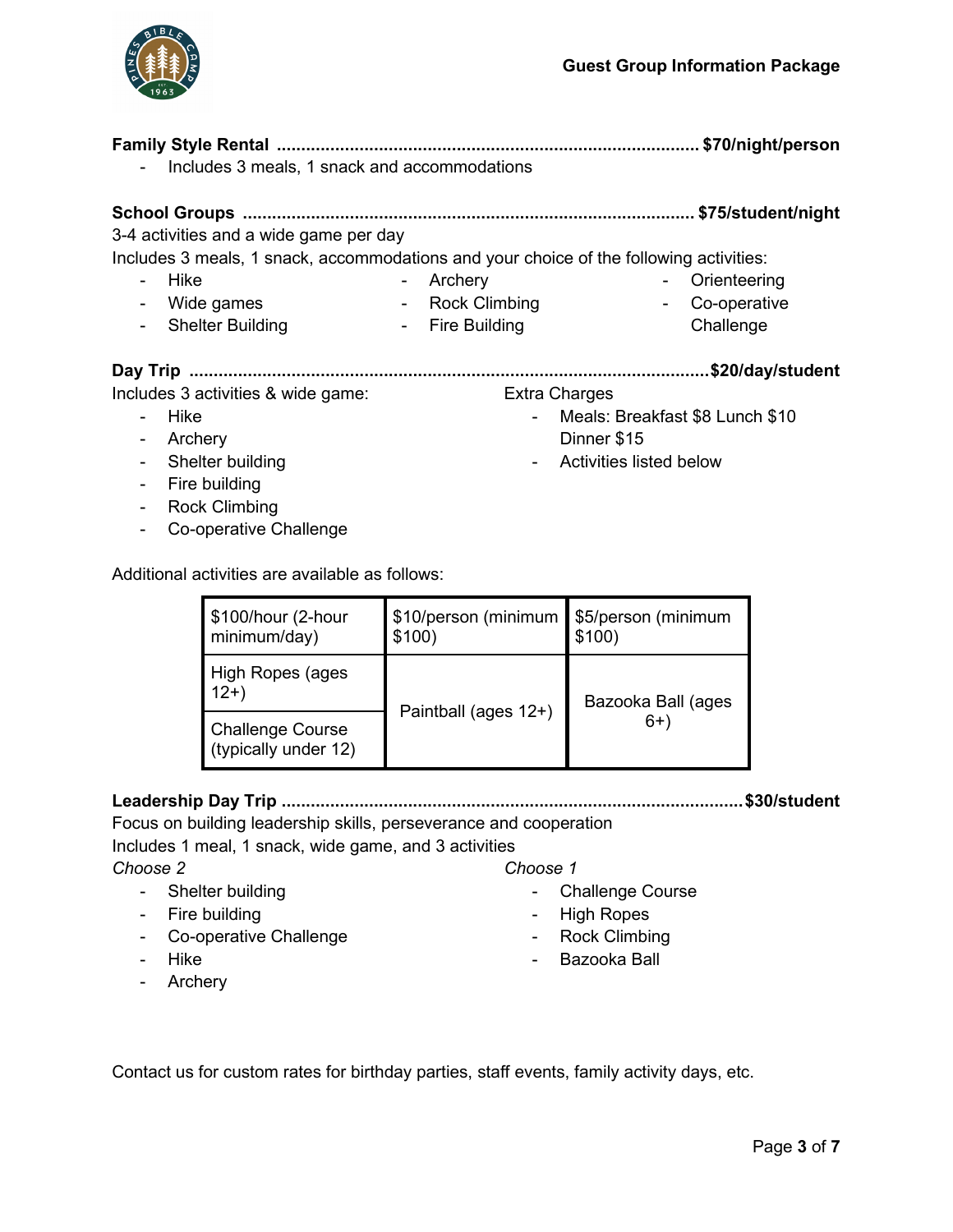

#### **Wedding Package**

|--|--|

#### **Facility Rental**

- Children 2 and under stay and eat free  $-$  ages 3 to 5 is \$2 a meal and \$10 a night
- The number of meals that will be requested needs to be included on the booking agreement.
- Add \$2/meal or \$5/day for each person requiring special dietary needs.
- It will be the camp's responsibility to come up with a menu.
- **It is the responsibility of the group to advise the camp, in advance, of any dietary concerns**, such as allergies, vegetarians, etc. The camp will make every effort to accommodate those needs. We cannot accommodate dietary restrictions without prior knowledge.
- **Pines Bible Camp is an ALCOHOL-FREE facility**

#### **BOOKING POLICY**:

- Camp bookings can be made two years in advance.
- A \$200.00 non-refundable deposit is required for booking Pines Bible Camp
- A \$100.00 non-refundable deposit is required for day groups (i.e.: schools)
	- The deposit will be deducted from your final bill.
- Accident and Liability Insurance are recognized to be the responsibility of the rental group and a copy of said Insurance must be provided prior to or upon arrival.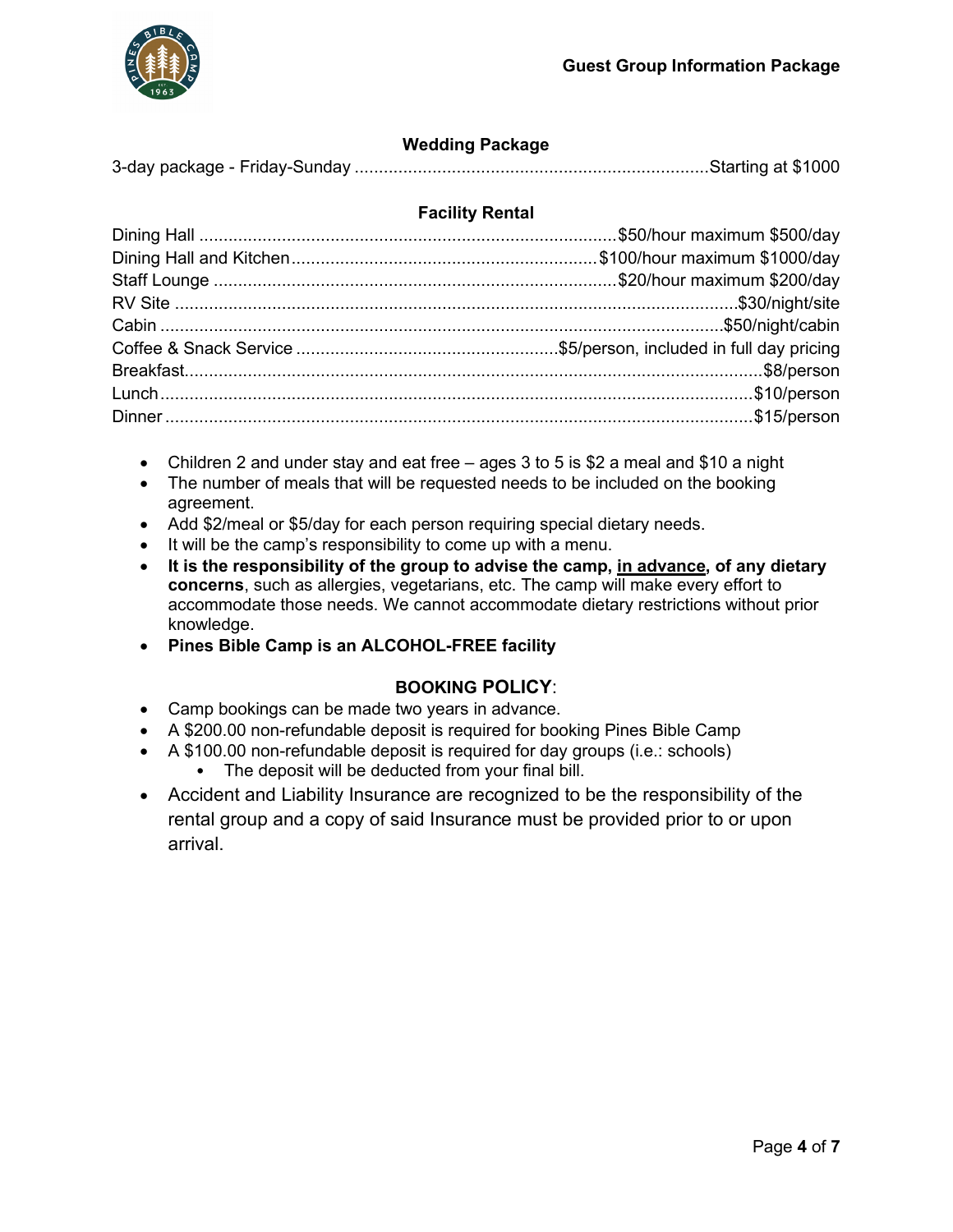

#### **Guest Group Inquiry Form**

| <b>Contact Name:</b>                                                                                                               |                                            | Organization:        |           |                                       |                       |                                                                                                                         |  |  |
|------------------------------------------------------------------------------------------------------------------------------------|--------------------------------------------|----------------------|-----------|---------------------------------------|-----------------------|-------------------------------------------------------------------------------------------------------------------------|--|--|
|                                                                                                                                    |                                            |                      |           |                                       |                       |                                                                                                                         |  |  |
| Address:                                                                                                                           |                                            |                      |           |                                       |                       |                                                                                                                         |  |  |
|                                                                                                                                    |                                            |                      |           |                                       |                       |                                                                                                                         |  |  |
| Phone Number:                                                                                                                      |                                            |                      | Email:    |                                       |                       |                                                                                                                         |  |  |
| I want to book Pines Bible Camp for (SELECT ONE):                                                                                  |                                            |                      |           |                                       |                       |                                                                                                                         |  |  |
| School Group - See description above for activity options.                                                                         |                                            |                      |           |                                       |                       |                                                                                                                         |  |  |
|                                                                                                                                    |                                            | $\square$ Day        |           | $\Box$ Leadership Day                 |                       |                                                                                                                         |  |  |
| □ Overnight                                                                                                                        |                                            | Trip                 | Trip      |                                       | □ Custom - Contact Us |                                                                                                                         |  |  |
| Youth Group, Church Group, Family Reunion, Etc.                                                                                    |                                            |                      |           |                                       |                       |                                                                                                                         |  |  |
| □ Overnight                                                                                                                        |                                            | $\Box$ Day Trip      |           |                                       | □ Custom - Contact Us |                                                                                                                         |  |  |
|                                                                                                                                    |                                            |                      |           | Wedding                               |                       |                                                                                                                         |  |  |
| □ Fri-Sun                                                                                                                          |                                            | □ Mid-Week           |           |                                       |                       | □ Custom - Contact Us                                                                                                   |  |  |
|                                                                                                                                    |                                            |                      |           | <b>Facility Only</b>                  |                       |                                                                                                                         |  |  |
| □ Dining Hall                                                                                                                      |                                            |                      |           | Dining Hall & Kitchen                 |                       | □ Custom - Contact Us                                                                                                   |  |  |
| $\Box$ Birthday Party                                                                                                              |                                            |                      |           | □ Staff/Corporate Event               |                       | $\square$ Family Activities                                                                                             |  |  |
|                                                                                                                                    |                                            |                      |           | <b>Activity Choices</b>               |                       |                                                                                                                         |  |  |
| □ Hike<br>$\Box$ Paintball (\$10/person) (ages 12+)                                                                                |                                            |                      |           |                                       |                       |                                                                                                                         |  |  |
| □ Wide Game                                                                                                                        | $\Box$ Bazooka Ball (\$5/person) (ages 5+) |                      |           |                                       |                       |                                                                                                                         |  |  |
| $\Box$ Shelter Building                                                                                                            |                                            |                      |           |                                       |                       | $\Box$ Challenge Course (\$100/hour 2-hour min/day) (ages <12)                                                          |  |  |
| $\Box$ Fire Building                                                                                                               |                                            |                      |           |                                       |                       | □ High Ropes Course (\$100/hour 2-hour min/day (ages 12+)                                                               |  |  |
| □ Co-Operative Challenge                                                                                                           |                                            |                      |           |                                       |                       |                                                                                                                         |  |  |
|                                                                                                                                    |                                            |                      |           |                                       |                       | Pines Bible Camp reserves the right to limit activity availability based on staffing, weather, and ages of participants |  |  |
|                                                                                                                                    |                                            |                      |           | <b>Group Information</b>              |                       |                                                                                                                         |  |  |
|                                                                                                                                    |                                            |                      |           | Date(s) Requested:                    |                       |                                                                                                                         |  |  |
| Date(s) Requested:                                                                                                                 |                                            | <b>Arrival Time:</b> |           |                                       | Departure Time:       |                                                                                                                         |  |  |
|                                                                                                                                    |                                            |                      |           |                                       |                       |                                                                                                                         |  |  |
| Age of Group:<br>Approximate Number:                                                                                               |                                            |                      |           | $\Box$ We require meals/snacks Please |                       |                                                                                                                         |  |  |
|                                                                                                                                    |                                            |                      |           | indicate # of meals below             |                       |                                                                                                                         |  |  |
| Please list any known food allergies/special dietary needs. A full list will be required 2 weeks prior to your group's<br>arrival. |                                            |                      |           |                                       |                       |                                                                                                                         |  |  |
| □ Breakfast:                                                                                                                       | □ Lunch:                                   |                      | □ Dinner: |                                       |                       | □ Evening Snack:                                                                                                        |  |  |
| Please list any known food allergies/special dietary needs. A full list will be required 2 weeks prior to your<br>group's arrival. |                                            |                      |           |                                       |                       |                                                                                                                         |  |  |

Other important information we should know for your group: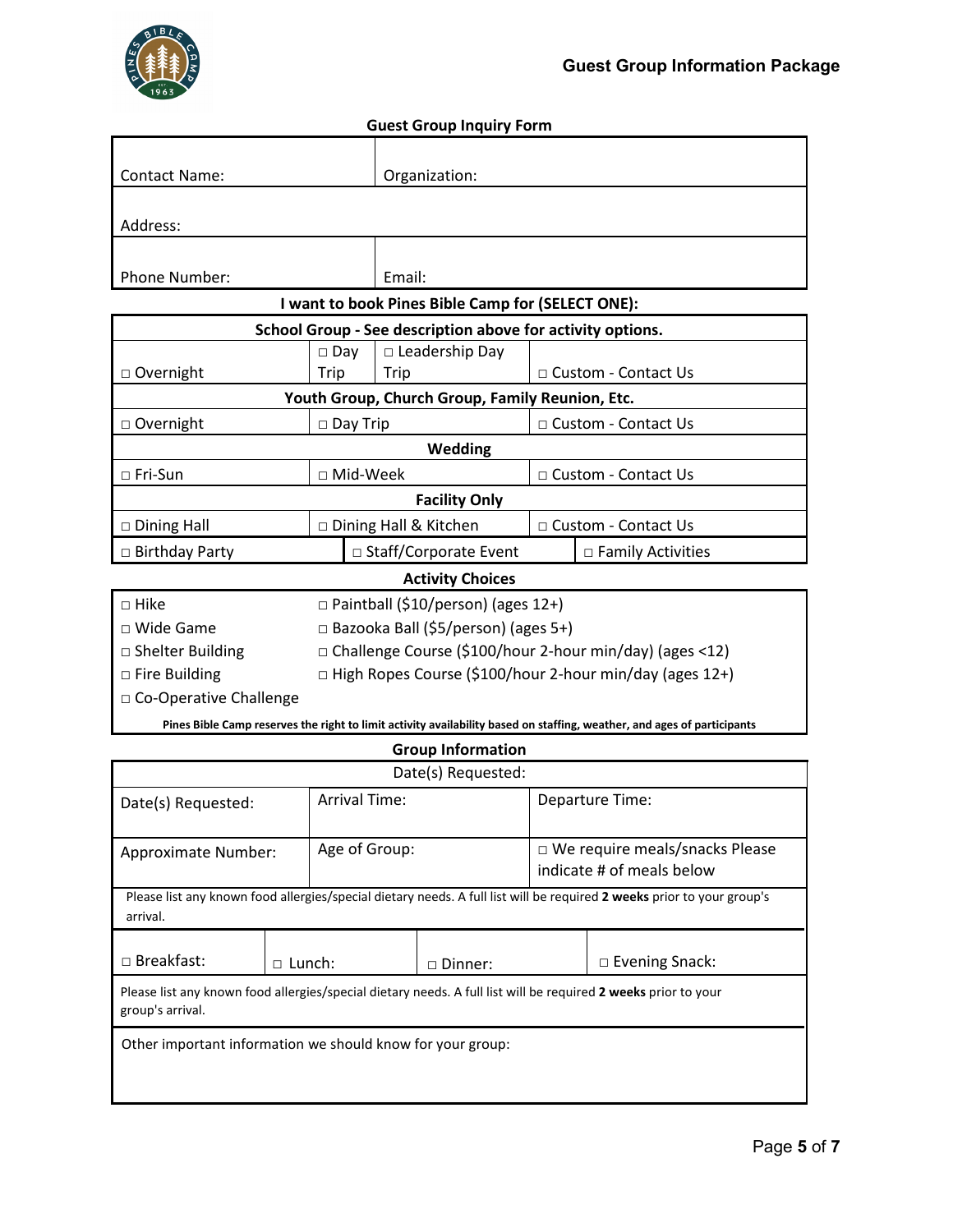

# Rental Policy Guidelines

- 1. The contact person for the group, as indicated on the inquiry form, must be on-site for the duration of the booking period and is responsible for the groups' actions. The contact person is to inform their group about the applicable parts of the 'Guidelines' prior to arrival.
- 2. Groups using Pine Bible Camp will allow a representative to bring an official greeting, explain the purpose of the camp, and give instructions regarding the use of the facilities.
- 3. Each group with minors must provide their own cleared & competent adult supervision. One supervisor is required at each program activity to assist Pines program staff. We prefer that there is one adult supervisor for every 5 minors.
- 4. In the case of overnights with minors, at least one competent adult must supervise each cabin. In the case of non-related minors, we prefer more than one same-gender chaperone/supervisor per cabin.
- 5. Guests should not enter any cabin other than their own.
- 6. Male or female guests must stay with the same gender in a cabin. Unmarried male and female guests will be assigned separate sleeping accommodations unless immediate family members.
- 7. A guest list with cabin assignments is required in the event of an emergency (3 blasts of the air horn).
- 8. No bare feet or swimwear allowed in the dining hall.
- 9. All kayakers must properly wear life jackets appropriate to their size and weight (Pines will provide).
- 10. All swimming involving minors requires compliance to Pines swimming rules and vigilant supervisions by competent adults and a lifeguard (if applicable).
- 11. Clothing in general and swimwear in specific needs to conservatively modest.
- 12. Public display of affection for youth/young adults will be limited to married couples and family only.
- 13. No swimming or kayaking near or following dusk. Any minors at the waterfront near or following dusk must be accompanied by vigilant, competent chaperones.
- 14. Proper disposal of smoking materials will be in a designated outdoor smoking area. Smoking is not permitted in any buildings and by anyone under 18.
- 15. Pets, loud music, alcoholic beverages, illegal drugs, and pornography are not permitted.
- 16. Each person of the group is to be aware that immoral or unsafe conduct, as determined by Pines Staff is not allowed. Any occurrences will be addressed with the group's contact person. If no improvement, it will result in the dismissal of the individual or the termination of the group's rental agreement at the discretion of the director. No refund will be issued.
- 17. Damage to the natural environment (peeling trees, culling saplings, picking flowers etc.) is not permitted.
- 18. All damage is to be reported to the director immediately. If damage occurs beyond normal wear & tear, the group is responsible for all costs as determined by Pines staff.
- 19. Quiet begins at 11:00 pm. If you would like this to be later please make arrangements with a staff member ahead of time.
- 20. All cabins used must be swept clean, the garbage disposed of in exterior garbage containers, and the lights turned off prior to check out.
- 21. The camp telephone is available with permission for important reasons. If necessary, guests can be contacted using our camp phone number.
- 22. Wi-Fi is not available for guest use. There is no cell coverage (except Rogers) onsite. For guest enjoyment, we recommend electronic devices be left at home.
- 23. Pines is not responsible for lost or stolen items. We hold lost & found items for one month for pickup.
- 24. Our mealtimes are Breakfast 8:30; Lunch 12:30, Dinner 5:30 unless prior arrangements have been made.